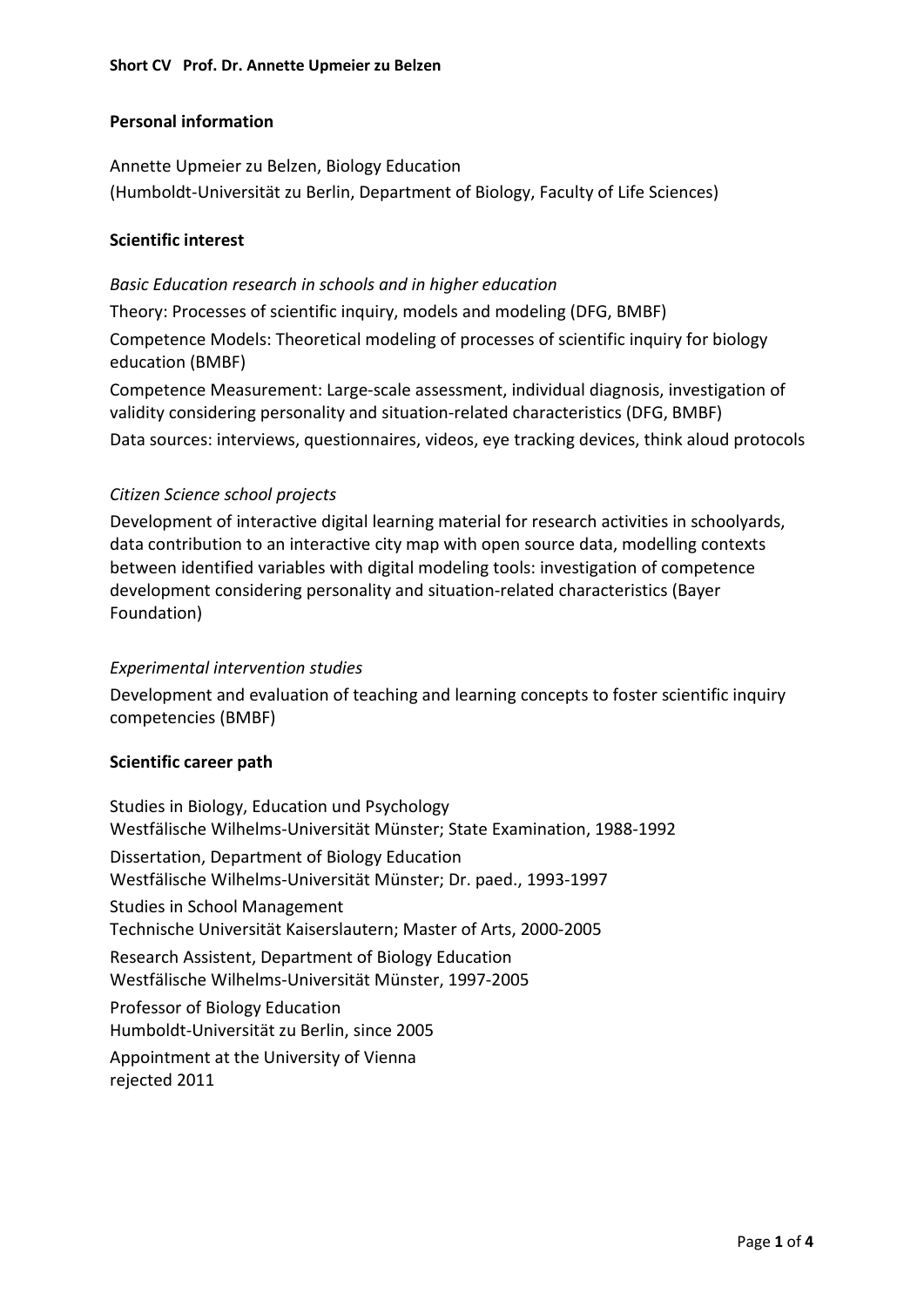# **Scientific publications (selected)**

Krüger, D. & Upmeier zu Belzen, A. (2021).

Kompetenzmodell der Modellierkompetenz – Die Rolle abduktiven Schließens beim Modellieren. *ZfDN*. (DOI: [https://doi.org/10.1007/s40573-021-00129-y\)](https://doi.org/10.1007/s40573-021-00129-y)

Upmeier zu Belzen, A. & Beniermann, A. (2020).

Naturwissenschaftliche Grundbildung im Fächerkanon der Schule. Zeitschrift für Pädagogik, 2020(5), 642-665.

Krüger, D., Hartmann, S., Nordmeier, V. & Upmeier zu Belzen, A. (2020).

Measuring Scientific Reasoning Competencies - Multiple Aspects of Validity. In: O. Zlatkin-Troitschanskaia, H. Pant, M. Toepper & C. Lautenbach (Hrsg.): Student Learning in German Higher Education (pp. 261-280). Springer.

Upmeier zu Belzen, A., Krüger, D., & van Driel, J. (Eds.) (2019).

Towards a Competence-based View on Models and Modeling in Science Education*. Book Series: Models and Modeling in Science Education.* Springer.

Priemer, B., Eilerts, K., Filler, A. Pinkwart, N., Rösken-Winter, B., Tiemann, R., & Upmeier zu Belzen, A. (2019).

A framework to foster scientific problem-solving in education. *Research in Science & Technological Education*, 3(2), 1-26. https://doi.org/10.1080/02635143.2019.1600490

### **Outreach and other non-academic activities**

#### OECD:

Participation in the peripheral Science Expert Group for the PISA Science Framework 2025

Institute for Quality Development in Education:

- Participation in the development of national educational standards and tasks for the natural sciences:
- Expert for biology education in the project "Entwicklung der Bildungsstandards für die Allgemeine Hochschulreife in den naturwissenschaftlichen Fächern": 2017-2021
- Project leader "Bedarfsanalyse zur Weiterentwicklung der Bildungsstandards für das Fach Biologie in der Sekundarstufe I": 2019
- Expert for biology education in the project "Entwicklung von modernen Lernaufgaben und Prüfungsaufgaben": 2018-2020
- Expert for biology education in the project "Evaluation der Bildungsstandards Naturwissenschaften für die Sekundarstufe I (ESNAS)": 2009-2011

Landesinstitut für Schule und Medien Berlin-Brandenburg:

"Entwicklung des Rahmenlehrplans für den Unterricht in der gymnasialen Oberstufe Biologie"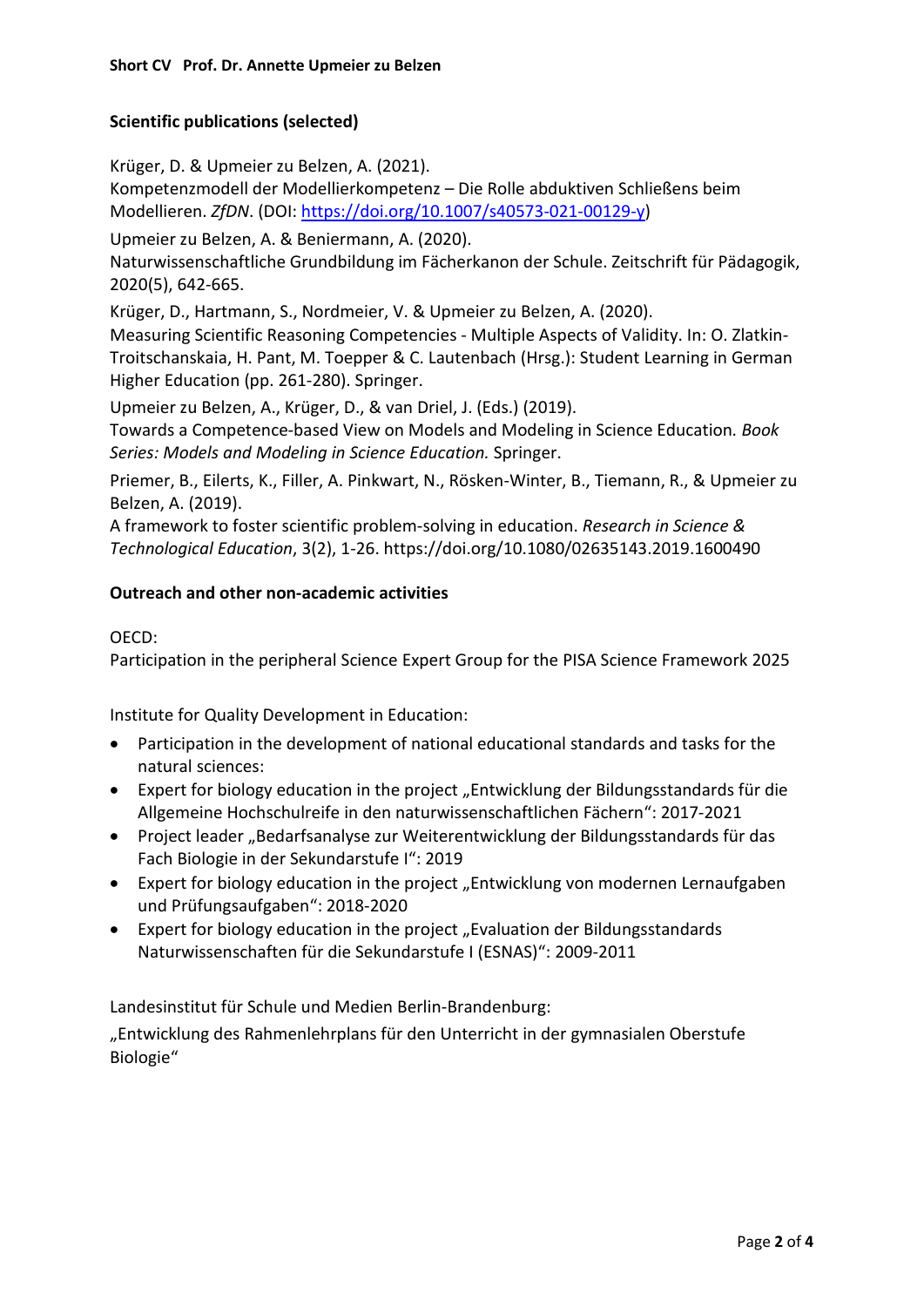# Acitivities:

- Editor-in-Chief Zeitschrift für Didaktik der Naturwissenschaften (ZfDN)
- Editor-in-Chief Science Education Review Letters (SERL)
- Head of graduate school ProMINTion
- Dean for international affairs Lebenswissenschaftliche Fakultät
- Konzil Humboldt-Universität zu Berlin
- Director "Interdisziplinäres Zentrum für Bildungsforschung": 2014-2018
- Head of "Fast-Track-Promotionsstudiengang für Lehramtsstudierende": 2013-2018
- Head of Humboldt-ProMINT-Kolleg: 2013-2017
- Vice-Director of Professional School of Education 2022-2015

### Memberships:

- National Association for Research in Science Teaching (NARST)
- European Science Education Research Association (ESERA)
- Fachsektion Didaktik der Biologie im Verband Biologie, Biowissenschaften und Biomedizin in Deutschland (FDdB im VBio)
- Arbeitsgruppe für Empirische Pädagogische Forschung (AEPF)
- Humboldt-ProMINT-Kolleg
- Interdisziplinäres Zentrum für Bildungsforschung (IZBf)
- Fakultätsrat Faculty of Life Sciences
- Prüfungsausschuss Department of Biology

### **Grants and Funding (selected)**

Upmeier zu Belzen, A., Priemer, B.

Bayer Science and Education Foundation; Humboldt Explorers – Schulprojekt Citizen Science; 2020 - 2024

Upmeier zu Belzen, A., Schön, L.-H., Priemer, B., Tiemann, R. Bayer Science and Education Foundation; Humboldt Bayer Mobil - Bus auf Forschungsreise; 2010 - 2019

MINT-Fachdidaktiken im Humboldt-ProMINT Kolleg (Co-Applicant) Deutsche Telekom Stiftung

Entwicklungsverbund "Die Zukunft des MINT-Lernens"; 2018 - 2022

Entwicklungsverbund Schülerlabore als Lehr-/Lernlabore; 2014 - 2017

Neue Professionalisierung der Lehrerbildung; 2009 - 2013

Krüger, D., Upmeier zu Belzen, A., Nordmeier, V., Pant, A.

BMBF; 2015 - 2019

ValiDiS Kompetenzmodellierung und -erfassung: Validierungsstudie zum wissenschaftlichen Denken im naturwissenschaftlichen Studium

Krüger, D., Upmeier zu Belzen, A., Pant, A., Tiemann, R., Nordmeier, V., Thiel, F. BMBF; 2011 - 2015

Ko-WADiS Kompetenzmodellierung und -erfassung zum Wissenschaftsverständnis über naturwissenschaftliche Arbeits- und Denkweisen bei Studierenden

Upmeier zu Belzen, A.

DFG; 2009 - 2012

Modellierung und Diagnose horizontaler Vernetzung im Chemie- und Biologieunterricht